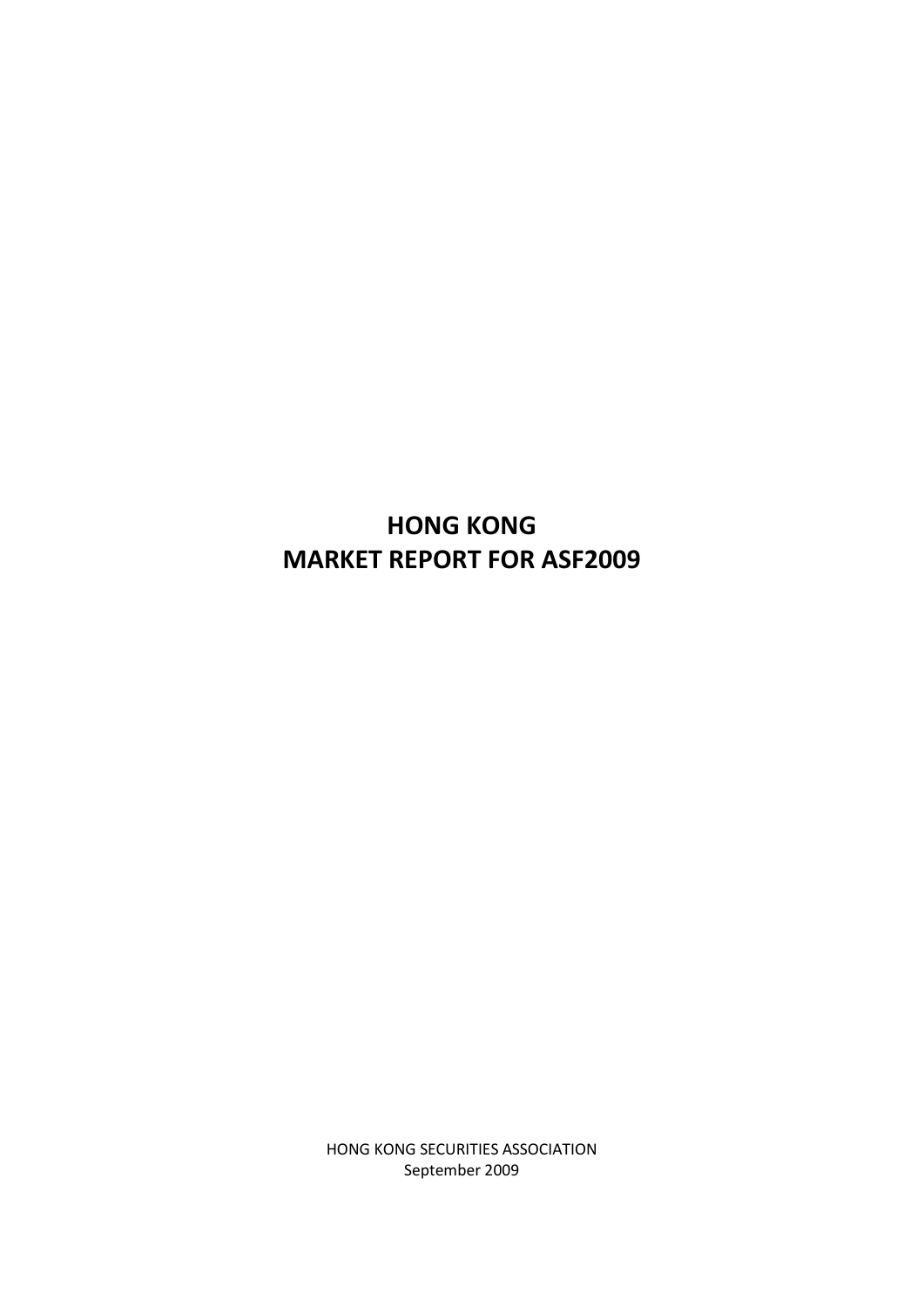## **Worldwide Financial Market Conditions**

The Financial Tsunami of 2008 originated out of the US where a series of defaults on subprime mortgages caused financial havoc on a whole range of financial assets initially, and subsequently spread to other physical assets. The wide reach of US financial institutions meant that US financial assets found their way into the portfolios of almost every investor class throughout the world. As banks began to question the solvency of other banks, liquidity dried up and even the most prime of borrowers suddenly found themselves frozen out of the credit markets.

In an effort to restore liquidity to the capital and credit markets, Governments around the world announced stimulus plans to boost growth while central banks introduced expansionary monetary measures. As at the end 2008, major markets had tumbled between 31.3% to 66% from their end-2007 levels.

The US subprime problem began to surface in 2007. HSBC shocked the markets by announcing losses on subprime and related instruments. Other financial institutions soon followed by reporting losses in related investments, such as collateralised debt obligations (CDOs) and asset-backed securities (ABS). Credit markets tightened as banks hesitated to lend to each other because of concerns over counterparty default risks. This, in turn, further worsened corporate liquidity conditions.

In March 2008, Bear Stearns faced serious liquidity problem and was eventually rescued by JPMorgan on the back of a guarantee from the US government. The credit and capital markets breathed a collective sigh of relief. This proofed to be to soon as a series of problems began unraveling culminating in the disastrous month of September when:

- Fannie Mae and Freddie Mac, were bailed out by the US government
- Lehman Brothers filed for bankruptcy protection
- AIG, which had also reported significant liquidity problems, was rescued with emergency funding from the US government
- Merrill Lynch was forced into a shotgun marriage with Bank of America
- Morgan Stanley and Goldman Sachs applied to become commercial banks

In the course of 6 months the 5 largest investment banks in the US and arguably in the world disappeared.

# **Economic Downturn**

The problems in the financial industry overflowed into the broader economy. Corporations faced difficulties in obtaining loans for their daily operations and had to curb spending and investments. Unemployment worries and falling home values also crimped consumer spending. The US economy entered a recession to a degree not seen in decades.

# **Market Supportive Measures**

The financial crisis and sharp economic slowdown which occurred in the latter part of 2008 galvanised many governments and central banks worldwide into introducing various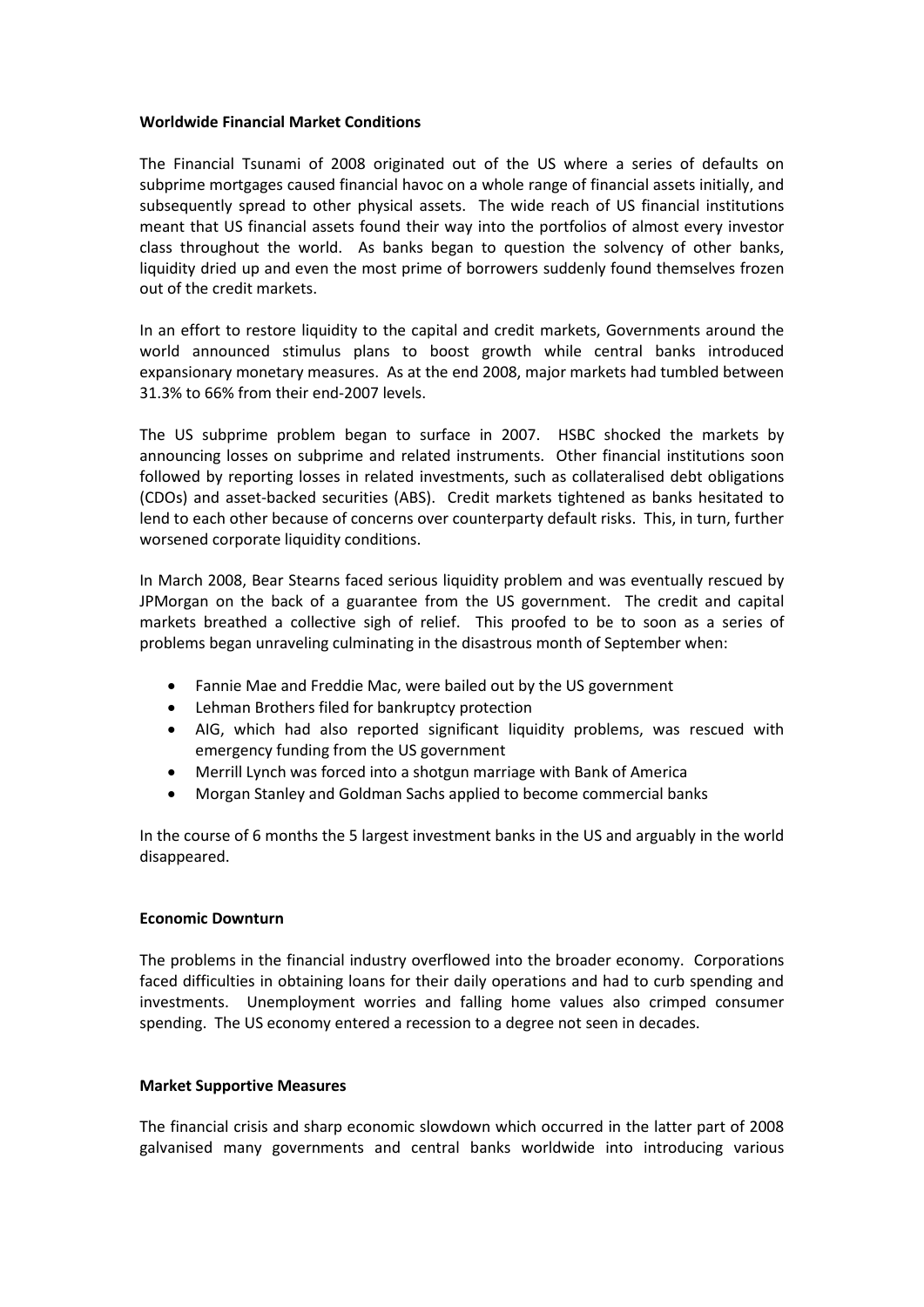measures to stabilise financial markets and to stimulate growth. These include interest rate cuts, quantitative easing, capital injection to financial institutions, tax cuts, etc.

To ease the credit crunch, central banks around the world injected liquidity into the banking system and cut interest rates during 2008. The US Federal Reserve cut the Fed Funds Target Rate to 0% to 0.25% from 4.25% as of the end of 2007. Other central banks also cut their benchmark interest rates to historical or multi-year lows.

Governments and central banks around the world launched rescue packages to help the financial sector, including plans to purchase troubled assets, moves to acquire shares of banks and to guarantee deposits. In early October, the US government approved a bailout plan of about US\$700 billion. The combination of interest rate cuts and the rescue plans had the desired effect of restoring market confidence. Credit markets eased somewhat, with the three-month US dollar London Interbank Overnight Rate (LIBOR) falling to below 1.5% in late December from 4.8% in October.

*The US government introduced stimulus packages, such as a bundle of growth-stimulating measures costing US\$787 billion and a US\$700 billion Troubled Asset Relief Program to clear distressed assets at financial institutions. As these supportive measures took time to take hold, the US gross domestic product (GDP) dropped 2.6% year on year in the first quarter of 2009 and the unemployment rate rose to 9.5% in June. Nevertheless, some economic indicators such as the housing and manufacturing data showed early signs of recovery. This buoyed investor expectations of a recovery by late 2009 or early 2010. In addition, the financial stimulus packages and the declaration of voluntary bankruptcy of major automakers eased uncertainties over the banking and auto sectors. Positive news also emerged from the stress test on 19 US-based banks, which showed that the capital shortfall at these banks was manageable.* 

#### **Market Performance: US/Europe**

On 10 March 2008, immediately after the collapse of Bear Stearns, the Dow was 11.5% lower than its end-2007 level. While markets rebounded strongly after the Fed and JPMorgan rescued the bank, concerns over the health of financial institutions in general and economic worries kept weighing on equities. In September, the collapse of the top two mortgage lenders and Lehman Brothers sparked another round of financial turmoil and heightened recession fears. In November, markets reached their bottoms for the year, and later stabilising somewhat on hopes of various stimulus plans. During the year, the Dow and the S&P500 tumbled 33.8% and 38.5% respectively, posting their biggest yearly declines since 1930's. Nasdaq fell 40.5%, its biggest decline ever.

The intra-day volatility of the Dow rose to an average of 2.7% in 2008, compared to 1.1% in 2007 and 2.1% in 1987. The implied volatility of the S&P500 options retreated to 35.6% as at the end of 2008 from the peak of 70% during the year, but it was still at historical high levels.

In 2008, the FTSE, DAX and CAC lost 31.3%, 40.4% and 42.7% respectively.

*In early 2009, the US and European markets continued to decline. Major benchmark indices reached their lows in early March on the back of adverse economic outlook and worries about distressed assets and capital shortfall of financial institutions. The liquidity problem*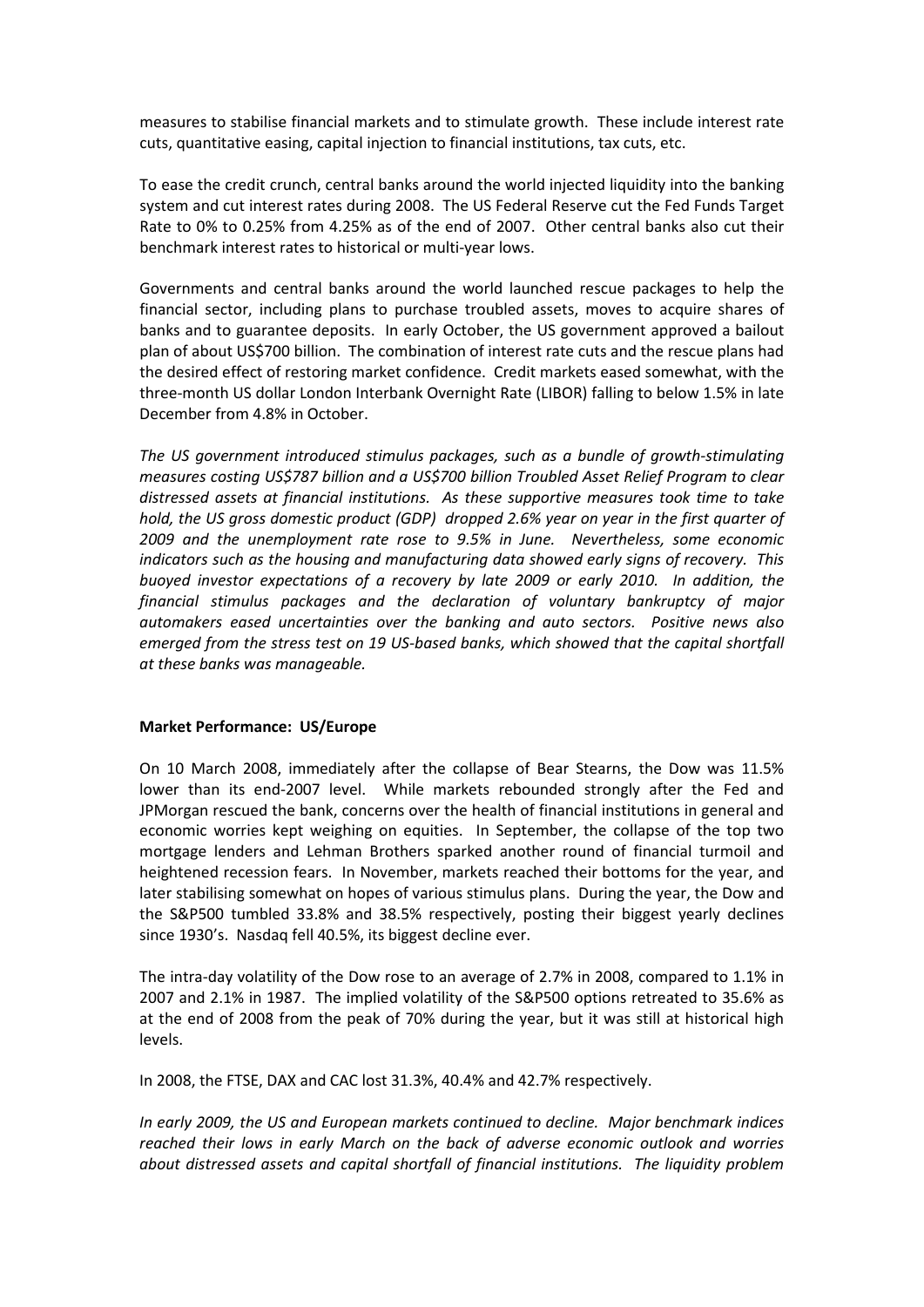*and possible bankruptcy of US automakers also dampened investor sentiment. In early March, major benchmark indices were about 20% – 25% lower than the end-2008 levels.* 

*During the 2nd quarter, major banks and some corporations reported better-than-expected earnings, and the results of the stress test of banks, and encouraging economic data also lent support to the market. Even the spread of H1N1 flu appeared to have limited impact on stock markets. As of the end of June 2009, the Dow recovered from low point in early March and was down 3.8% fro the year.* 

*European markets also trimmed most of their earlier losses. By the end of June, the FTSE and CAC dropped 4.2% and 2.4% respectively whilst the DAX remained flat, compared to the end-2008 levels.* 

## **Asia**

During 2008, regional markets fell on worsening economic outlook and investor sentiment. The strengthening of the yen (to 90.6 yen to the US dollar as at end 2008 from 111.8 a year ago) intensified the unwinding of carry trades and major benchmark indices in Asia tumbled, with losses ranging from 39.3% in Malaysia to 66 % in Vietnam. Most markets posted their biggest yearly declines historically or since the Asian financial crisis in 1997.

*During the first half of 2009, Asian markets began to recover, with increases ranging from 7.9% in Australia to 49.5% in Indonesia on hopes of global economic recovery.* 

# **Mainland China**

The performance of the Mainland market will be covered by the China Securities Association. However, the Mainland economy and Mainland enterprises have a disproportionate effect on HK. Mainland enterprises account for over 65% of the market capitalisation and over 70% of the turnover of the HK market, and to many international fund managers HK is seen as a proxy for the Mainland economy and market. All the major Mainland enterprises are dual listed in HK, and for international investors, HK has some advantages such as free movement of capital, no restrictions on foreign ownership, and a friendly tax regime.

At the start of 2008, a large part of the Mainland was hit by the biggest snowstorm in a decade. Consumer inflation rose to a 12-year high of 8.7% in February. In May, the massive earthquake in Sichuan caused further economic losses. In the first half of 2008, the People's Bank of China (PBoC) raised the bank reserve requirement ratio six times by a total of 300 basis points (bps) to 17.5% leading to concerns over an economic slowdown and monetary tightening to curb inflation.

In the second half, undermined by the worldwide financial turmoil, worries over an economic slowdown intensified. In addition, concerns about an oversupply of shares in the stock market (as lock-up periods under the share reform programme expired) also weighed on the stock market.

To avoid a hard landing of the economy, the PBoC shifted its policy stance from monetary tightening to easing. It cut the benchmark interest rate five times by a total of 216 bps and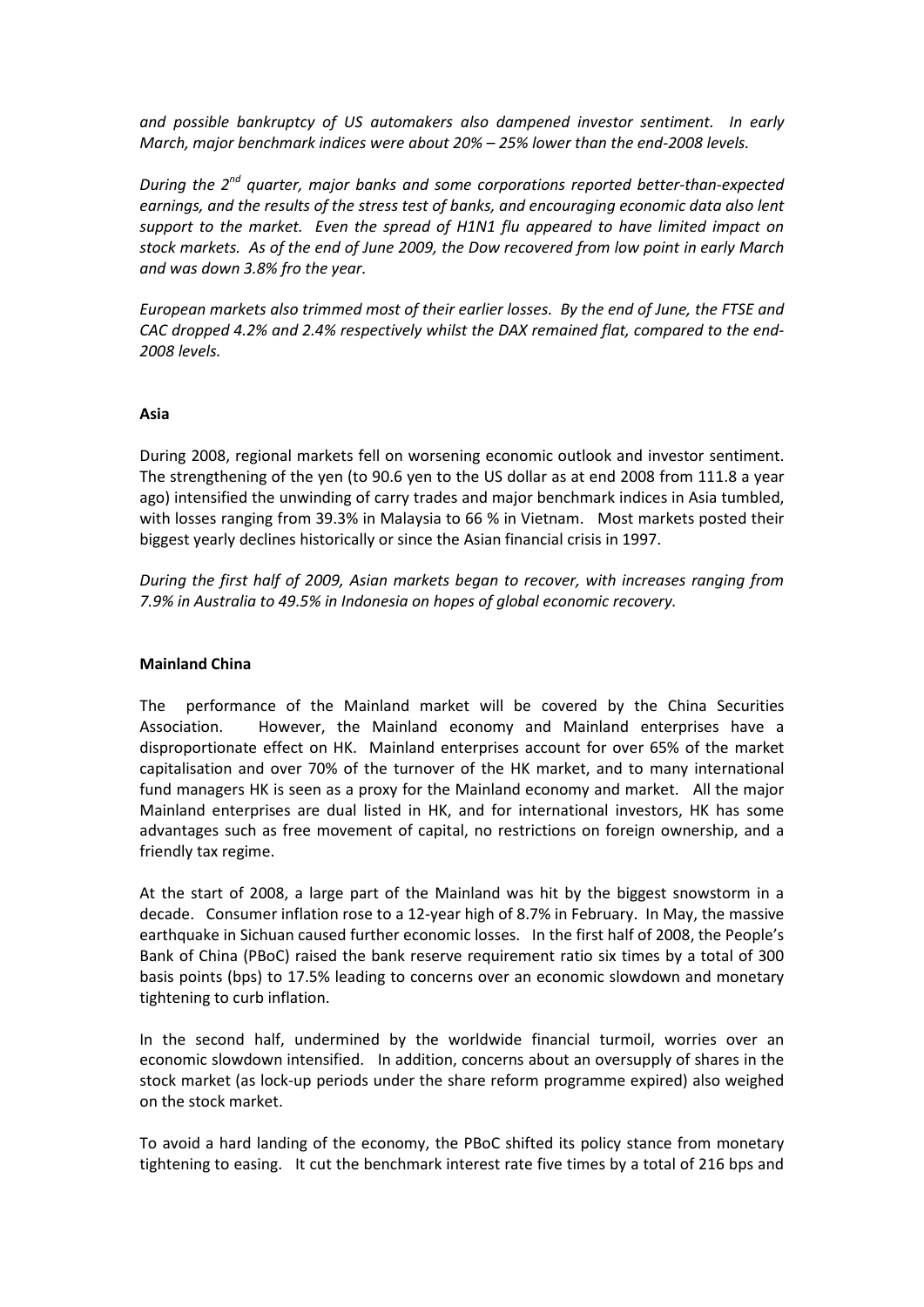cut the bank reserve requirement ratio three times by a total of 200 bps during the second half. The government also introduced a RMB4 trillion stimulus plan to boost the economy. Markets began to stabilise thereafter.

After rising 97% in 2007, the Shanghai Composite Index fell to a low last October and closed the year with a loss of 65.4%, posting the biggest-ever yearly decline.

*During the first half of 2009, the Mainland stock market was not much affected by slowing domestic economic growth amid the recession overseas. Despite the contraction in economic activities, the stock market advanced, buoyed by optimism over further economic stimuli. A total of RMB7.3 trillion in new loans have been made so far this year to boost consumption and infrastructure investment. This lifted hopes of sustainable economic growth in the Mainland. By the end of June of 2009, the Shanghai Composite Index rose 62.5% from the end-2008 level on expectation that the Mainland's economic recovery would outperform in terms of both pace and strength.*

*On the Mainland, after launching the RMB4 trillion fiscal stimulus plan in November 2008, the government continued to introduce various policies to lay the groundwork for possible growth in the economy and financial markets. Tax reforms, industry restructuring, regulatory reforms and development of financial markets would all help enhance the competitiveness of different industries. During the first half of 2009, economic growth slowed due to the global recession. Exports dropped by 22% year on year in the first half of 2009 whilst GDP growth slowed to 6.1% in the first quarter and consumer prices declined for the first time in six years.*

# **Hong Kong**

During 2008, the performance of the local markets largely tracked those overseas and the weak Mainland market weighed heavily on the Hang Seng Index (HIS).

On 17 March, undermined by losses in overseas markets due to the failure of Bear Stearns, the HSI was 24.2% lower than its end-2007 level. Although the market rebounded strongly later as overseas markets rallied, the rebound was short-lived.

In the second half, local markets were hurt again, this time, by the global financial turmoil. On 27 October, the HSI tumbled to the 2008 low of 11,016 points, the lowest level seen since May 2004.

In late 2008, following the stabilising of overseas market amid optimism over worldwide stimulus measures, local markets also recovered somewhat. For the whole of 2008, the HSI tumbled 48.3%, posting the biggest drop since 1974.

Market volatility surged with the intra-day volatility of the HSI averaging 2.7% during 2008, compared to 1.5% in 2007 and 2.8% in 1998 during the Asian Financial Crisis. The implied volatility of the HSI options also reached a record high of 132% but retreated to about 56% as at year-end.

*In Hong Kong, GDP fell 7.8% year on year in the first quarter of 2009. The SAR government also announced various supportive measures to lift the local economy, namely, infrastructure projects, tax rebates and loan guarantees. The Mainland government also helped support*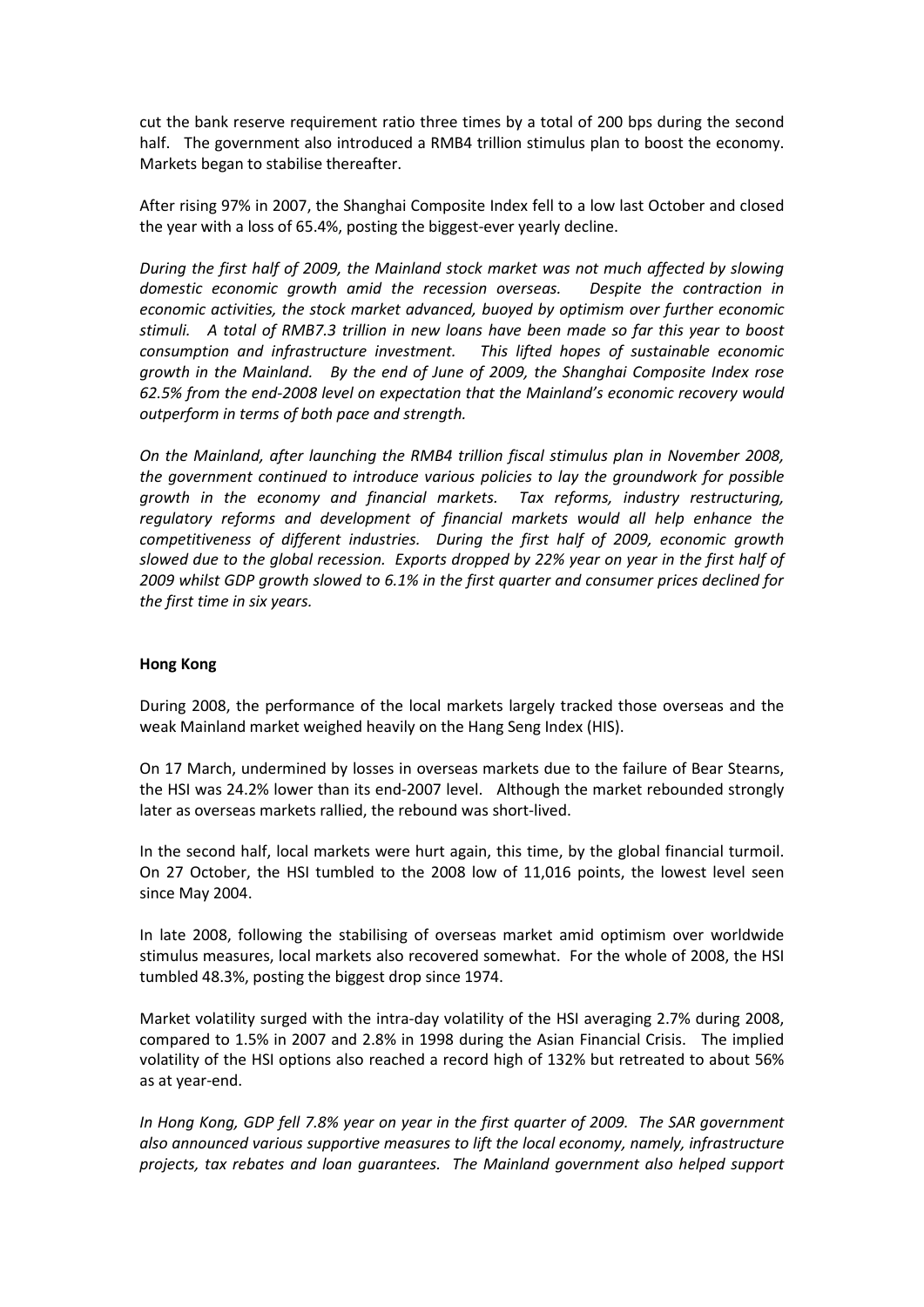*the Hong Kong economy and financial market through various initiatives, such as, the currency swap agreement, cross-border infrastructure projects, the broadening of Renminbi bond issuance, strengthening of economic cooperation and tourism.* 

## **Trading Activities in the Local Stock Market**

During 2008, the average daily turnover in the cash market fell 18.1% to \$72.1 billion from \$88.1 billion in 2007. On a monthly basis, the decline was more significant. During December 2008, the average daily turnover was \$43.1 billion, 63.9% lower than \$119.5 billion in January 2008.

However, it is worth noting that the decline in turnover value was very due mainly to a decline in stock prices. In actual fact, the turnover volume had increased. With HSI constituent stocks, for instance, the average daily trading volume rose 24.5% to 2.5 billion shares.

The proportion of equities trading by institutional brokers increased slightly to 68% in 2008 (compared to 63% in 2007). The proportion of retail brokers was 32% (37% in 2007).

*During the first half of 2009, the Hong Kong market was initially affected by uncertainties over global economic performance and concerns about financial shares in the US. The HSI fell to a low of 11,344 on 9 March. Since then, local market have rebounded strongly amid optimism over global economic recovery, additional stimulus plans on the Mainland and concerted international efforts in stabilising financial markets and stimulating economies worldwide. Local property stocks outperformed on hopes of an economic recovery. In addition, strong capital inflow to the Hong Kong banking system and stock market also helped bring about a rebound. As of the end of June 2009, the HSI had risen 27.7% from the end-2008 levels.* 

*The intra-day volatility of the HSI during the first half of 2009 dropped slightly to an average of 2.5% from the 2.7% level of 2008. The implied volatility of the HSI options also retreated steadily to 32% as at end June 2009 from 56% at end-2008.* 

*During the first half of 2009, trading activity in the local stock market was moderate. The average daily turnover amounted to \$58.3 billion, 2% higher than the level for the second half of 2008 and 33% lower than the level for the first half of 2008. Locally-listed Mainland stocks remained the most actively traded. The trading of HSI constituent stocks (excluding Hshares and red chips) was about 14% of the total.* 

*The proportion of equity trading by institutional brokers decreased to 58% of the total during the first half of 2009 (compared to 68% in second half of 2008). The proportion of retail brokers rose in tandem to 42% from 32% in the same period.* 

# **Short-selling Activities**

Short-selling activities increased in 2008, both in absolute terms and as a percentage of total trading. The increase probably was related to the sluggish market performance and more trading opportunities amid a more volatile market. Nevertheless, it is worth noting that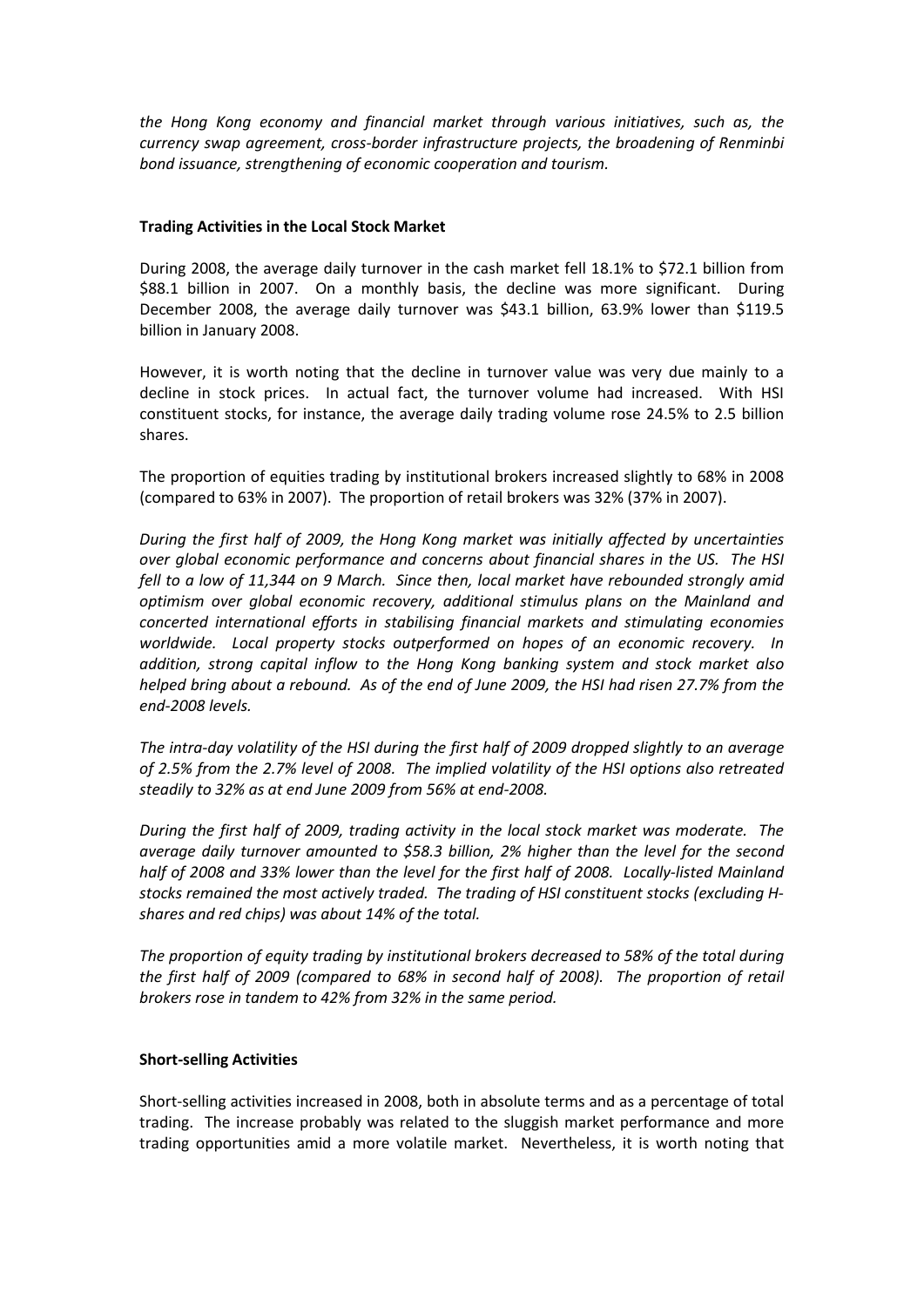there is no consistent relationship between market performance and changes in short selling activities.

During 2008, the average daily short-selling turnover was \$5.4 billion in 2008 or 7.5% of the total market turnover (compared to \$5.3 billion and 6% in 2007). Short-selling turnover in the fourth quarter was lower than the levels recorded earlier. During that quarter, the average daily short-selling turnover was \$3.3 billion or 6.6% of the total market turnover, compared to \$5.7 billion or 7.4% for the second quarter and \$5.4 billion or 8.5% for the third quarter up to 19 September 2008 (i.e. shortly after Lehman Brothers collapsed).

*During the first half of 2009, short selling dropped in both absolute terms and relative to total market turnover. No concentration either at stock level or at broker level was observed. Short selling averaged \$3,301 million daily or 5.6% of the total market turnover, compared to \$4,305 million or 7.5% for the second half of 2008.* 

# **IPO Activities and Performance**

IPO activities slowed in 2008. Last year, 29 IPOs (27 on the main board and two on the Growth Enterprise Market) were launched. This was far lower than the total of 80 IPOs in 2007. The total fund raised by IPO was \$66.0 billion, 77% lower than the \$292.4 billion raised in 2007. Of

the 29 IPOs, four were H-share companies that raised a total of \$29.5 billion, 61% lower than in 2007. On debut, 12 stocks fell below their IPO prices. As of year-end, the performance of the 29 IPOs ranged from a loss of 75.5% to a gain of 61.9% from their IPO prices.

*IPO activities were sluggish initially during the first few months of 2009, but became more active in May and June. The local market launched 12 IPOs, raising a total of \$17.4 billion in the first half of 2009, compared to 11 IPOs and \$15.6 billion in the second half of 2008.* 

*The performance of the 12 IPOs was mixed. On average, they rose 8.6% from their IPO prices on the first day of listing, with individual performance ranging from a loss of 11% to a gain of 39.2%. Subsequent performance was relatively more satisfactory. As of the end of June 2009, only one of them was below its IPO price, whilst the other 11 traded above IPO prices. Their loss/gain ranged from -11.9% to +283.8%.* 

# **Derivative Warrants**

The market value and turnover of the derivative warrants market shrank in 2008. The shrinkage was in part due to increasing market volatility that resulted in a jump in the implied volatility of derivative warrants, which undermined their attractiveness. Investors therefore turned to Callable Bull/Bear Certificates ("CBBCs"), which are similar to derivative warrants but not subject to the impact of implied volatility. The smaller derivative warrants market was therefore offset by the growing CBBC market.

As at the end of 2008, there were 3,011 derivative warrants with a total market value of \$4 billion (4,483 and \$43.3 billion as at the end 2007). The average daily turnover of derivative warrants during 2008 was \$14 billion, accounting for 19.5% of the total market turnover (\$19.1 billion and 21.7% in 2007).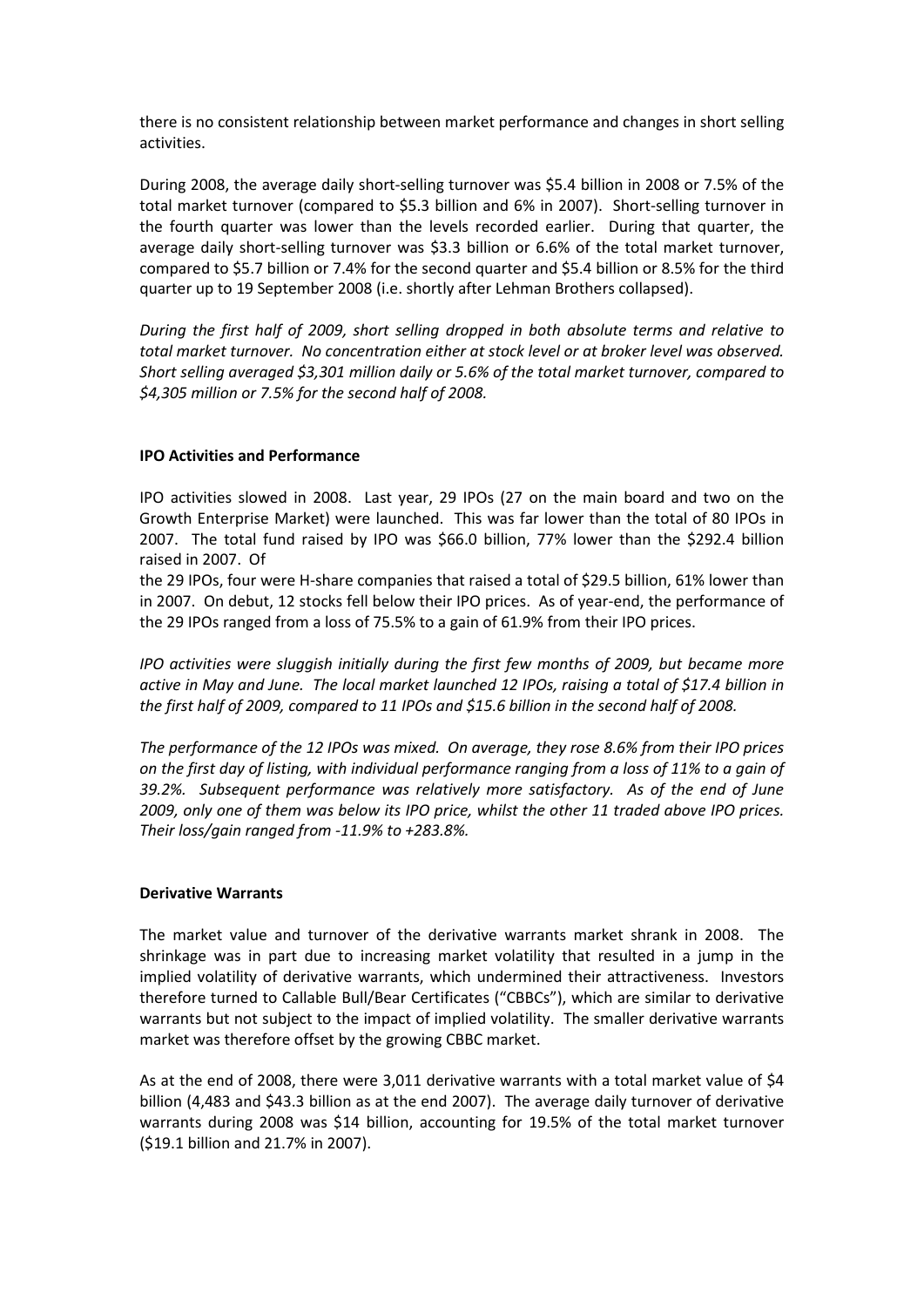Trading in derivative warrants issued on the benchmark indices shifted to CBBCs. However, trading in derivative warrants issued on individual stocks did not follow this pattern. Therefore, total trading in derivative warrants and CBBCs remained relatively stable during 2008. Their aggregate trading accounted for 25.3% of total market turnover, compared to 22.0% in 2007.

# **Callable Bull/Bear Contracts**

The CBBC market posted robust growth in 2008, underpinned by the entry of new issuers in the first half. As at the year-end, the number of issuers increased to 10, compared to only three as at the end of 2007. The number of CBBCs also rose nine times to 1,314 from 131 as at the end of 2007. Most were issued on the HSI and HSCEI. The CBBC market value rose 261% to \$1.1 billion from \$300 million as at the end of 2007. Trading activities surged, with turnover averaging \$4.2 billion a day in 2008 or 5.9% of the market total (compared to \$300 million or 0.3% in 2007).

*During the first half of 2009, the average daily turnover of DWs dropped to \$6 billion, or 10.3% of total market turnover, from \$7 billion (12.2%) in the second half of 2008.* 

*The trading of CBBCs increased in both absolute terms and as a percentage of total market turnover. In the first half of 2009, the average daily turnover of CBBCs rose to \$6.8 billion, or 11.6% of total market turnover, from \$6.3 billion (11%) in the second half of 2008.* 

#### **Exchange Traded Funds**

The ETF market continued to grow, with the addition of seven ETFs in 2008 that tracked regional indices and spot gold. This lifted the total number of ETFs to 24 as at year-end from 17 as at end-2007. The total ETF market value rose 152% to \$266.5 billion at year-end from \$105.6 billion at end- 2007. The average ETF daily turnover rose 177% to \$1.8 billion or 2.5% of total market turnover during 2008 (compared to \$0.7 billion and 0.7% in 2007).

*The ETF market in Hong Kong continued to grow during 2009. The number of ETFs rose to 32 as of the end of June 2009 from 24 at the end of 2008. However, their average daily turnover dropped 15% to \$1.7 billion during the first half of 2009 from \$2 billion in the second half of 2008.* 

#### **Exchange Traded Derivatives**

Trading in the derivative contracts rose, while open interest dropped in 2008. During 2008, the average daily turnover in the futures market rose 38% to 184,040 contracts, compared to 133,566 contracts in 2007. While open interest in futures contracts fell 14% to 184,551 contracts as at the end of 2008, HSI futures and HSCEI futures remained the most actively traded among futures contracts. During the year, the average daily turnover in HSI futures was 89,368 contracts, accounting for 48.6% of all futures trading. The corresponding figures for HSCEI futures were 59,428 contracts or 32.3%.

For the options market, the average daily turnover was 248,086 contracts during 2008, up 10.0% from a year ago. Stock options were the most actively traded options, accounting for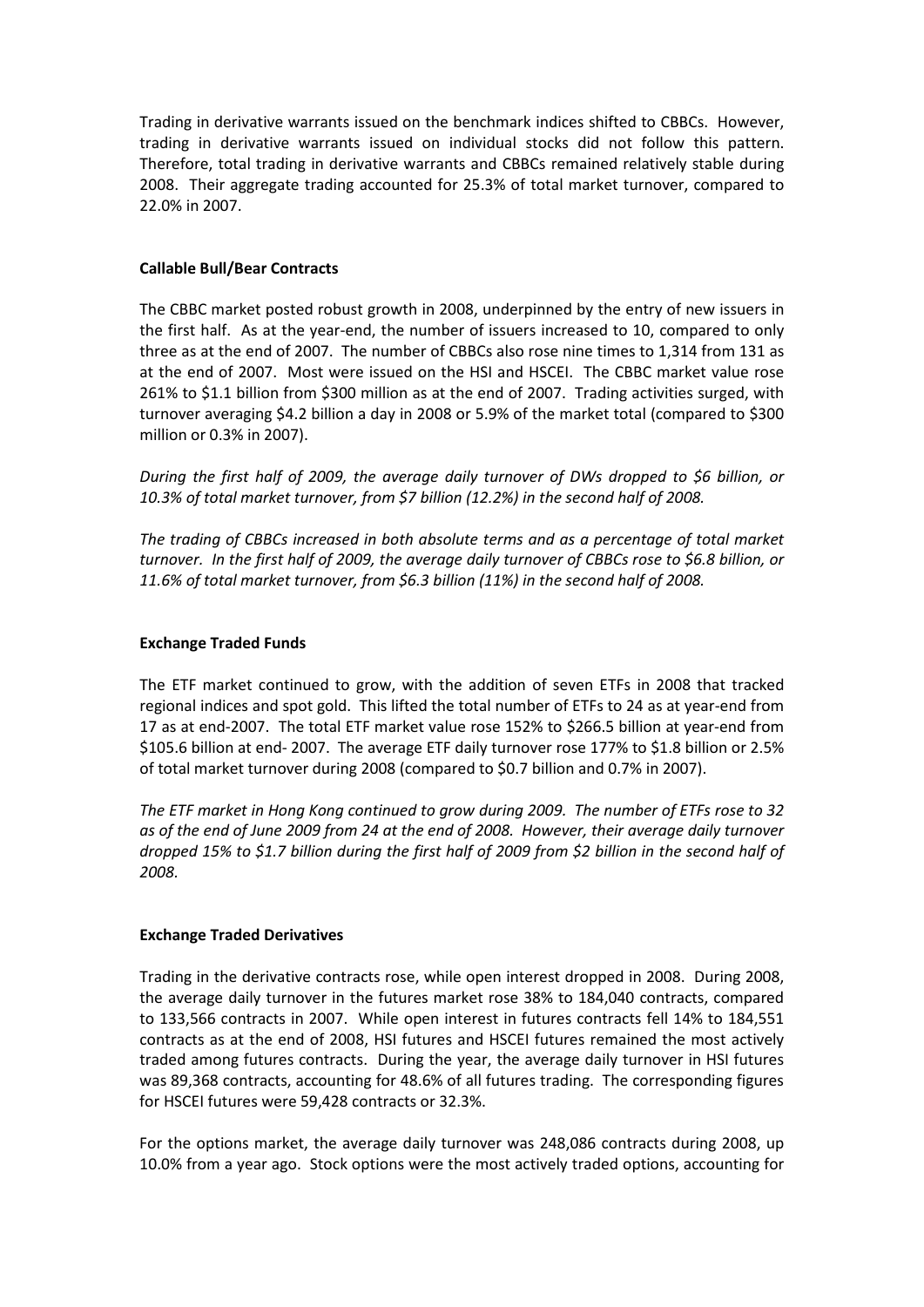90.7% of all options trading. As at the end of 2008, open interest in stock options counted 3,984,346 contracts, 25% lower than the end-2007 level.

*Trading of futures products decreased during the first half of 2009. Among futures products, HSI futures remained the most actively traded, accounting for nearly half of all futures trading. The average daily trading volume for HSI futures decreased by 7.1% from the second half of 2008. The second most actively traded futures were HSCEI futures, whose trading volume decreased by 12.5% and accounted for nearly one-third of all futures trading. Open interest of HSI and HSCEI futures also dropped to 79,772 contracts and 71,607 contracts respectively.* 

*In the options market, trading declined slightly during the first half of 2009. Stock options remained the most actively traded among options products, but its trading volume dropped 2.6% compared to its volume for the second half of 2008. The trading volume of the HSI options rose, whilst that of the HSCEI option products dropped.* 

## **Financial Review of the Securities Industry For the year ended 31 December 2008**

The market turnover on The Stock Exchange of Hong Kong Limited (SEHK) contracted by 18% in 2008 as compared to that in 2007. The average daily turnover in 2008 was \$72.1 billion versus that of \$88.1 billion in 2007.

At the end of 2008, the Hang Seng Index closed at 14,387 points, 48% lower than the preceding year's closing.

The overall net profit of all SEHK participants in 2008 fell to \$13.4 billion, a 59% drop from \$32.4 billion in 2007. The net profits of Category A, B and C brokers were \$8.25 billion, \$4.95 billion and \$0.16 billion respectively. The decrease in net profit of SEHK participants was mainly attributable to lower commission income and fee income.

As at the end of December 2008, the amount of margin loans stood at \$17.2 billion, representing a decrease of 59% from the end of 2007. Average collateral coverage decreased as well, from 5.3 times as at the end of 2007 to 4.4 times as at the end of December 2008.

#### **Uncertainties Over the Market and Economic Outlook**

Despite a recent strong rebound of the global stock markets, fundamental support in the economy is not yet broad-based. Economic data show that the global economy is still shrinking and economic recovery looks tentative. The recent rally in the HK stock market seems to be underpinned by a strong capital inflow. Capital movements are known to be volatile and subject to sudden reversals. Meanwhile, rebounding commodity prices will add inflationary pressures and may force an end to the easy monetary conditions necessary to support recovery.

#### **Comparison Between the Current Financial Crisis and the Great Depression in 1929**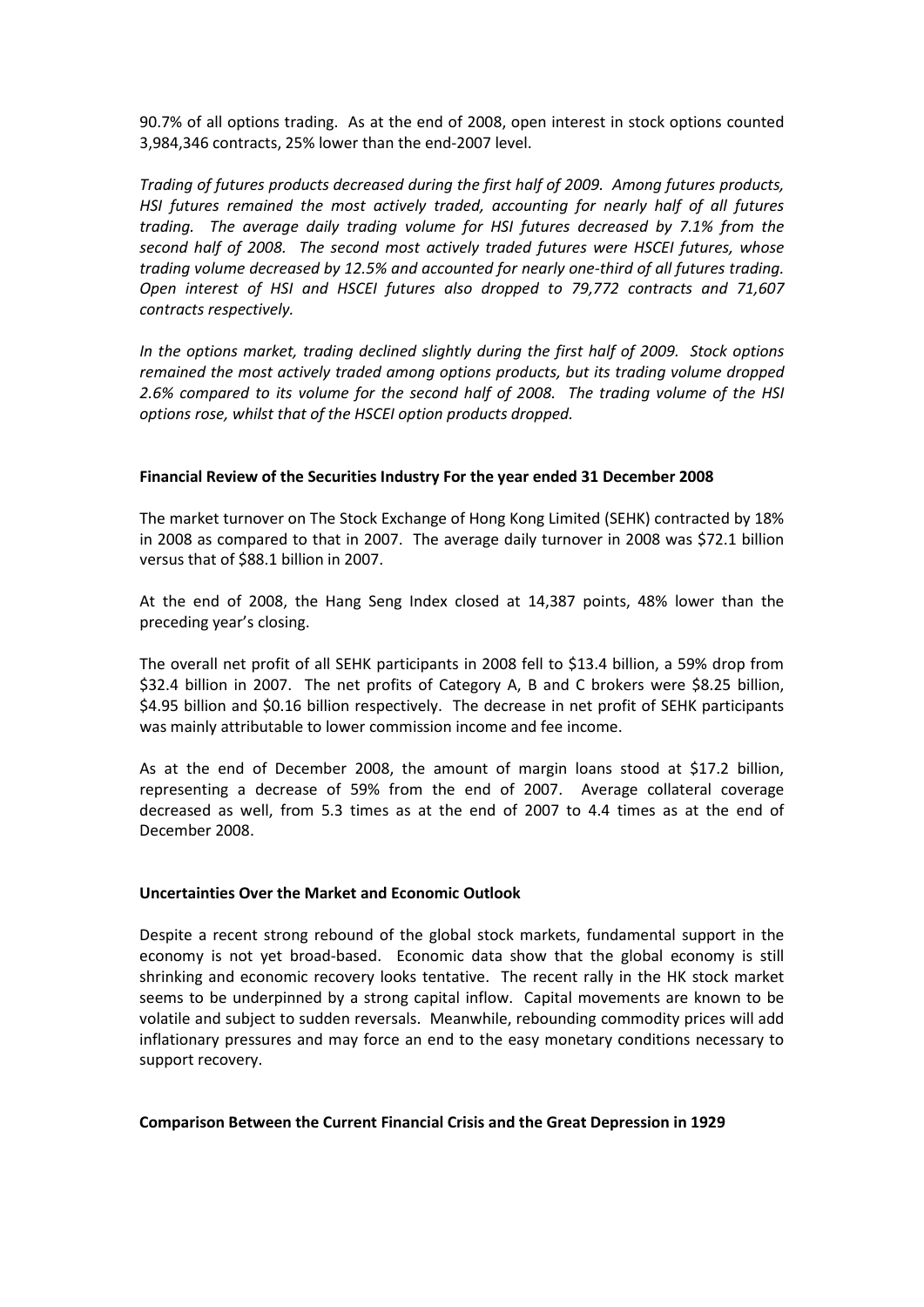The US and European stock markets rebounded some 30% – 60%. from their lows in March 2009 until end-June on hopes of an economic recovery, and the ample liquidity generated by the trillion dollars stimulus plans of worldwide governments.

However, during the 1929 Great Depression, the US stock markets also experienced similar rebounds after falling to an intermediate bottom, but subsequently experienced further corrections again before reaching the genuine low.

The current financial crisis shares a number of similarities with the Great Depression. Before the Great Depression, investors were highly speculative, leveraged investment was common, and credit expanded rapidly prior to the stock market crash. In the current financial crisis, cheap credit after the burst of the tech bubble and the 9/11 incident inflated housing prices; financial institutions invested heavily in subprime mortgages whose collapse triggered the crisis. The losses were magnified by the complex and opaque derivative products and the high leverage of financial institutions. Eventually, many financial institutions were not able to withstand the losses and had to be rescued by governments.

Following the stock market crash in both crises, the credit market froze, leading to severe contractions in economic activities. There were waves of bank runs during the Great Depression. In the current financial crisis, commercial banks in the US and Europe were nationalised or bailed out by the governments. Deleveraging and the sale of assets at deep discounts were common in both crises.

In the Great Depression, the bear run of the stock market lasted for three years. The S&P500 dropped 86% from the peak in September 1929 to a low in June 1932. During those three years, the stock markets experienced 12 major rebounds and consolidations until it reached the genuine low. The S&P500 rose 12% - 46% in each rebound and dropped 25% - 61% in each consolidation. Therefore, compared to the rebounds during the Great Depression, the current 36% rebound of the S&P500 over a period of about three months was not particularly strong.

Nevertheless, it is also worth mentioning that the current economic and financial conditions are very different from the times of the Great Depression so the two crises are not strictly comparable.

- Shorter business cycles nowadays  $-$  Business cycles are much shorter now so the duration of the economic recession and the bear run of the stock market may be shorter compared to the Great Depression. According to the International Monetary Fund, economic recessions after a financial crises lasted for an average duration of about seven quarters; the current US recession has lasted for six quarters (The US National Bureau of Economic Research affirmed that the recession started from the fourth quarter of 2007). Some analysts expect the US economy to recover by late 2009 or early 2010. Thus the bear run in the stock market might not be as long as in the Great Depression.
- Timing and magnitude of government support The duration and severity of a recession that resulted from a financial crisis depended on how governments responded and restored confidence. In the current financial crisis, governments have responded much faster than during the Great Depression. In this regard, the current recession could be shorter.